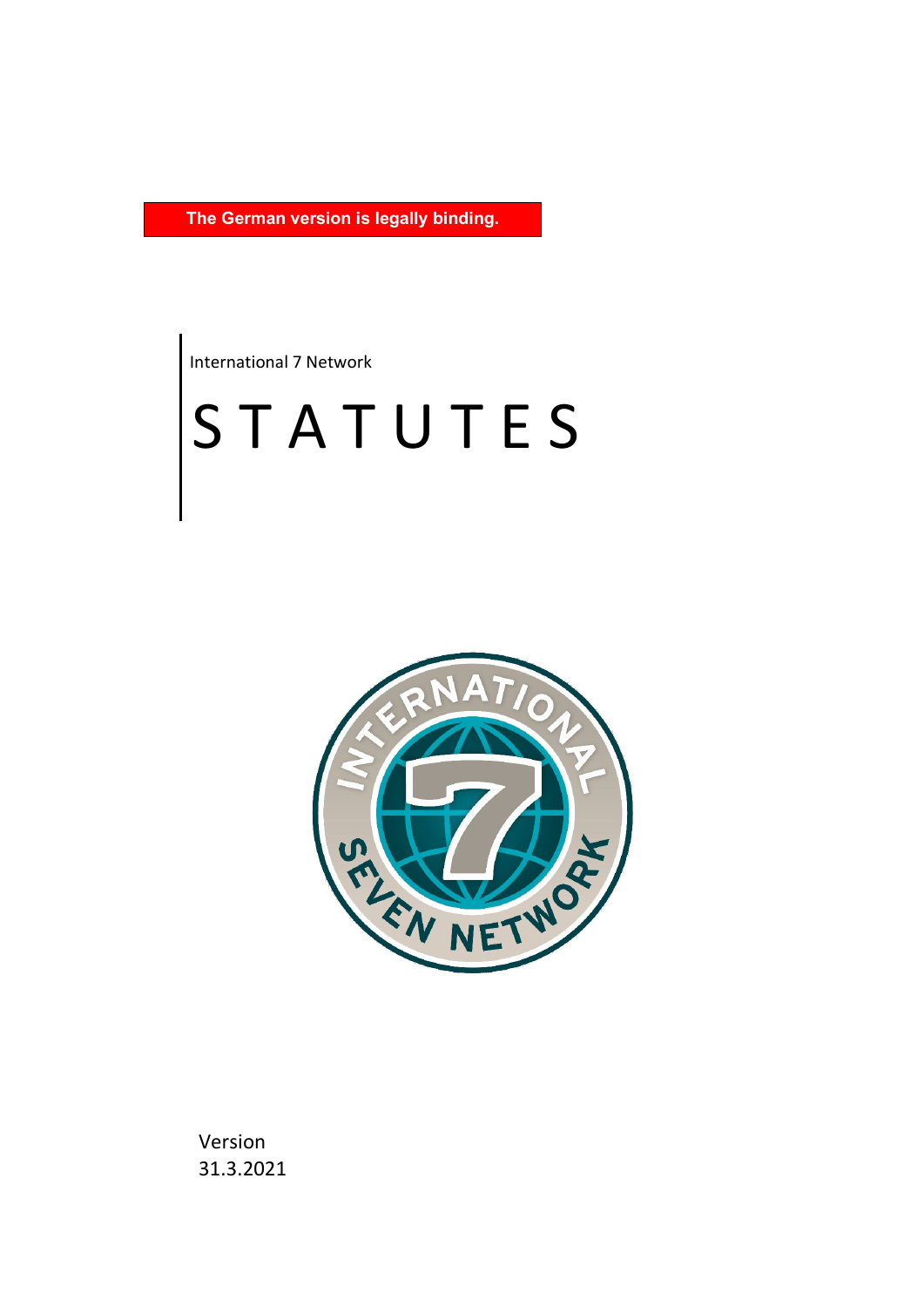## **Table**

| 1.  |     |  |
|-----|-----|--|
| 2.  |     |  |
| 3.  |     |  |
| 4.  |     |  |
|     | 4.1 |  |
|     | 4.2 |  |
|     | 4.3 |  |
| 5.  |     |  |
| 6.  |     |  |
| 7.  |     |  |
| 8.  |     |  |
| 9.  |     |  |
| 10. |     |  |
| 11. |     |  |
| 12. |     |  |
| 13. |     |  |
| 14. |     |  |
| 15. |     |  |

## **Correspondence address**

**International 7 Network** 

Weierweg 1

4805 Brittnau

Switzerland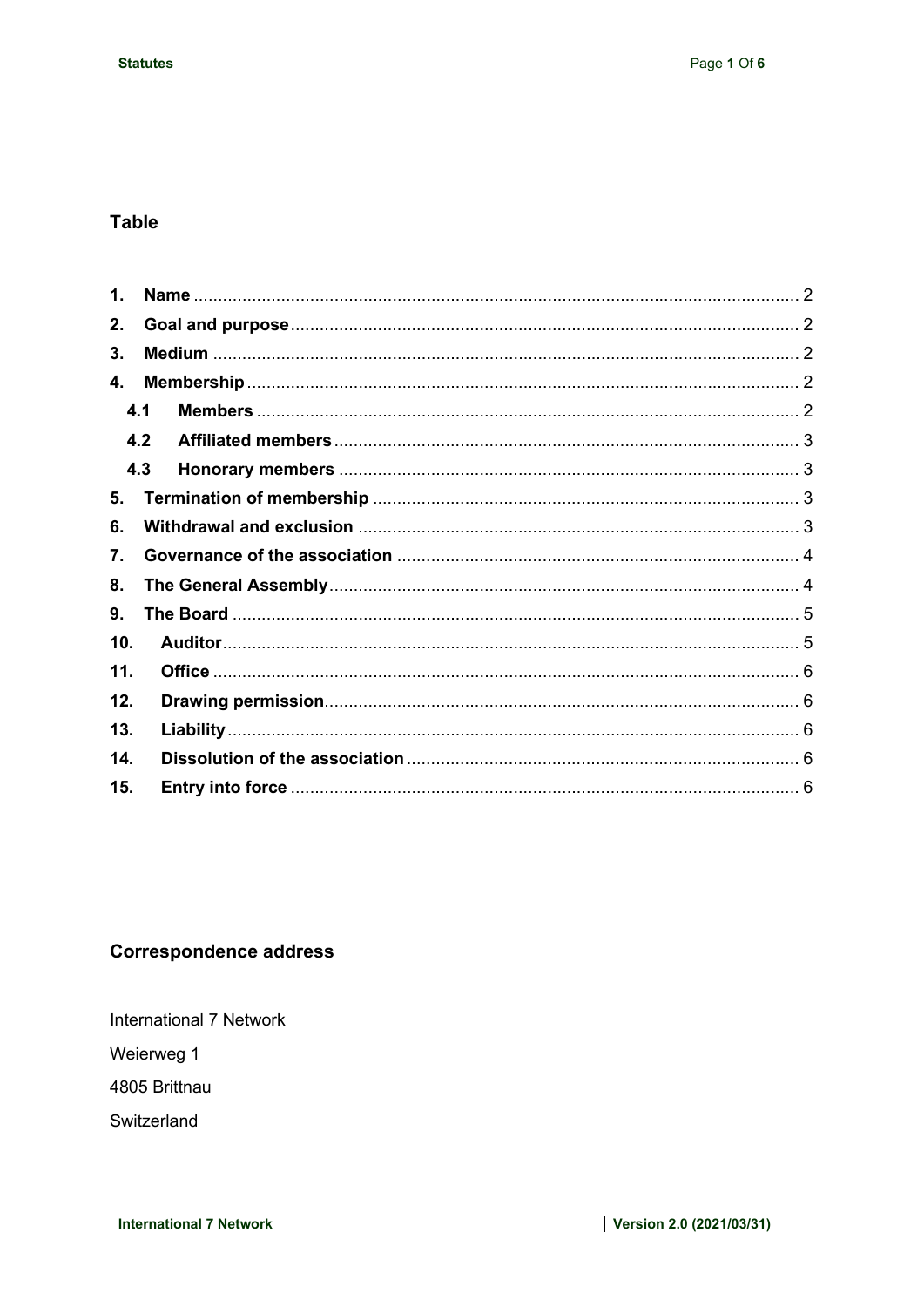#### <span id="page-2-0"></span>**1. Name**

Under the name International 7 Network there is an association within the meaning of Art. 60ff ZGB as a legal entity with its registered office in 6003 Lucerne (Switzerland). It is politically and religiously independent. The association exists for an indefinite period.

## <span id="page-2-1"></span>**2. Goal and purpose**

The international 7 Network aims to promote and coordinate independent associations that connect enthusiasts or owners of vehicles that correspond to either the Lotus, and Caterham type seven brands, or other brands that replicate or recreate the Type Seven (e.B. Birkin, Dax, Donkervoort, HKT, Locost, Westfield, VM, etc.). No brands are given preference. The provision of monetary benefits by the association for the benefit of the members of the association is excluded. The club is not profit-seeking.

## <span id="page-2-2"></span>**3. Medium**

In order to pursue the purpose of the association, the association has the following:

- Membership fees
- Sponsorship or advertising contributions
- Revenues from own events
- **Subsidies**
- Income from performance agreements
- Donations and donations of all kinds

The membership fees are determined annually by the Board and apply equally to all members. The Board is also entitled to suspend the membership fees for all members or to exempt individual members once.

## <span id="page-2-3"></span>**4. Membership**

The association consists of:

- **Members**
- x Affiliated Members
- Honorary members

#### <span id="page-2-4"></span>**4.1 Members**

Members are only associations within the meaning of legal entities that unite owners or enthusiasts in their country in accordance with Article 2 of these Statutes. Several clubs can become members per nation. However, these associations require at least 20 members and statutes of associations for membership. Only the board of the International 7 Network decides on the admission and exceptions to this.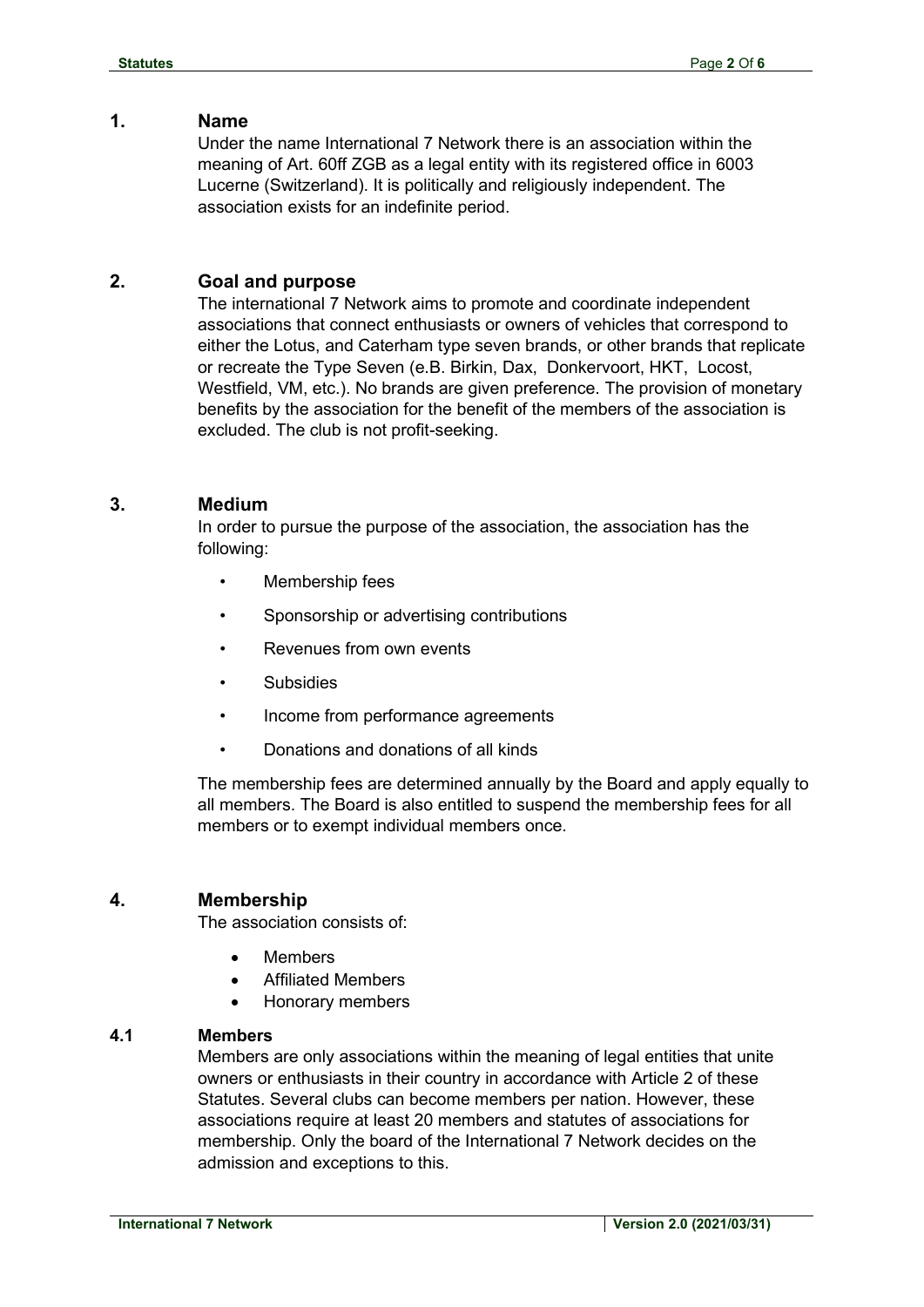Each member deposits a copy of their own current statutes at the headquarters of the International 7 Network.

For the General Assembly of the International 7 Network, the member delegates one person of their choice; Only one delegate has the right to vote per member.

#### <span id="page-3-0"></span>**4.2 Affiliated members**

Groups who have members but are not formally formed – that is they do not have statutes.

This may apply to small groups where there are less than 20 members, or clubs who are in the process of forming a formal entity. Affiliated members do not have the right to vote at the Annual General Meeting.

#### <span id="page-3-1"></span>**4.3 Honorary members**

Any individual who has given a significant contribution by their work for the network can be appointed an honorary member. The following criteria must be met:

a) 10 years as an active Lotus, or seven-driver

b) Made a significant / exceptional contribution that gives the International 7 Network intangible or material added value

c) plays or has played an opinion-forming role at international level.

The appointment as honorary member takes place on application with a simple majority at the AGM.

Honorary membership expires if an honorary member has not attended an official meeting for two consecutive years. Honorary members have a vote at the General Assembly.

#### <span id="page-3-2"></span>**5. Termination of membership**

Membership expires as a matter of withdrawal, exclusion or dissolution of the association, who was a member of International 7 Network.

#### <span id="page-3-3"></span>**6. Withdrawal and exclusion**

A club exit is possible at the end of a calendar year. The letter of withdrawal must be addressed in writing to the Board at least six months before the ordinary general meeting. In principle, the full membership fee must be paid (if applicable) for the year that has started.

The Board makes any exclusion decisions; the member may bring the exclusion decision to the general meeting. In this case, the general meeting decides in its final decision. The exclusion can take place without notice. If the decision to exclude is referred to the General Assembly, the time-limited exclusion will not have suspensive effect. Any membership fees paid are not refunded, there is no entitlement to the association's assets at any time.

If a member has membership fees outstanding despite a reminder, they can be automatically excluded from the Board until the end of the calendar year.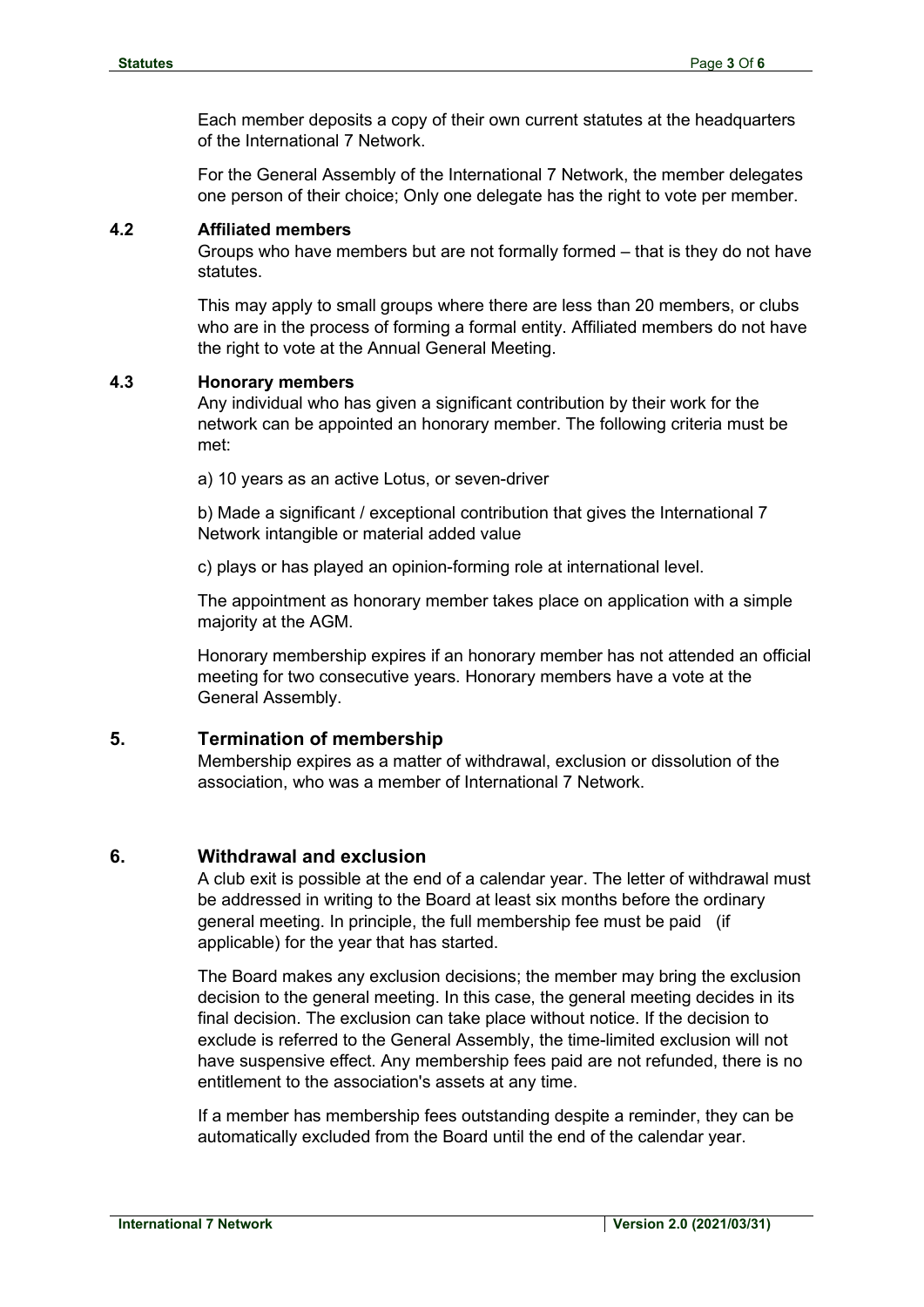### <span id="page-4-0"></span>**7. Governance of the association**

The governing bodies of the association are:

- a) The General Assembly (as a mandatory component)
- b) The Board (as a mandatory component)
- c) The auditor (mandatory component, unless all members wish to renounce)
- d) The office (optional component, if the Board of Management wants to set up one)

## <span id="page-4-1"></span>**8. The General Assembly**

The highest level of governance of the association is the general meeting. An ordinary general meeting takes place annually in the first quarter of a calendar year.

Members are invited to the general meeting 30 calendar days in advance in writing, stating the agenda items. Invitations by e-mail are valid.

Proposals for the General Assembly must be sent to the Board in writing by email no later than 20 days before the general meeting takes place.

The Board or 1/5 (20%) members may at any time request the convening of an extraordinary general meeting, specifying the purpose. The meeting shall take place no later than 90 days after receipt of the request.

The General Assembly has the following tasks, this list is not exhaustive:

- a) Approval of the minutes of the last general meeting
- b) Approval of the Annual Report of the Board
- c) Receipt of the audit report and approval of the financial statements
- d) Discharge of the Board
- e) Election of the Chair and the other Board of Directors and the Supervisory Body.
- f) Taking note of the annual budget
- g) Taking note of the activity programme
- h) Resolution on proposals of the Board of Management and members
- i) Amendment of the Articles of Association
- j) Resolution on the dissolution of the association and the use of the liquidation proceeds.

Each duly convened general meeting is quorum regardless of the number of members present. The members take the decisions with a simple vote. In the event of a tie, the chairman has the casting vote.

Excluded are the decisions to dissolve the association or decisions on a change of statutes. If one of these two transactions is handled, a 2/3 (75%) majority of the votes cast is necessary.

Digital voting is possible. The Board concludes by laying down the relevant provisions.

Minutes shall be kept of the General Assembly and shall be made available to members no later than 60 days after the end of the meeting. The language of correspondence is English.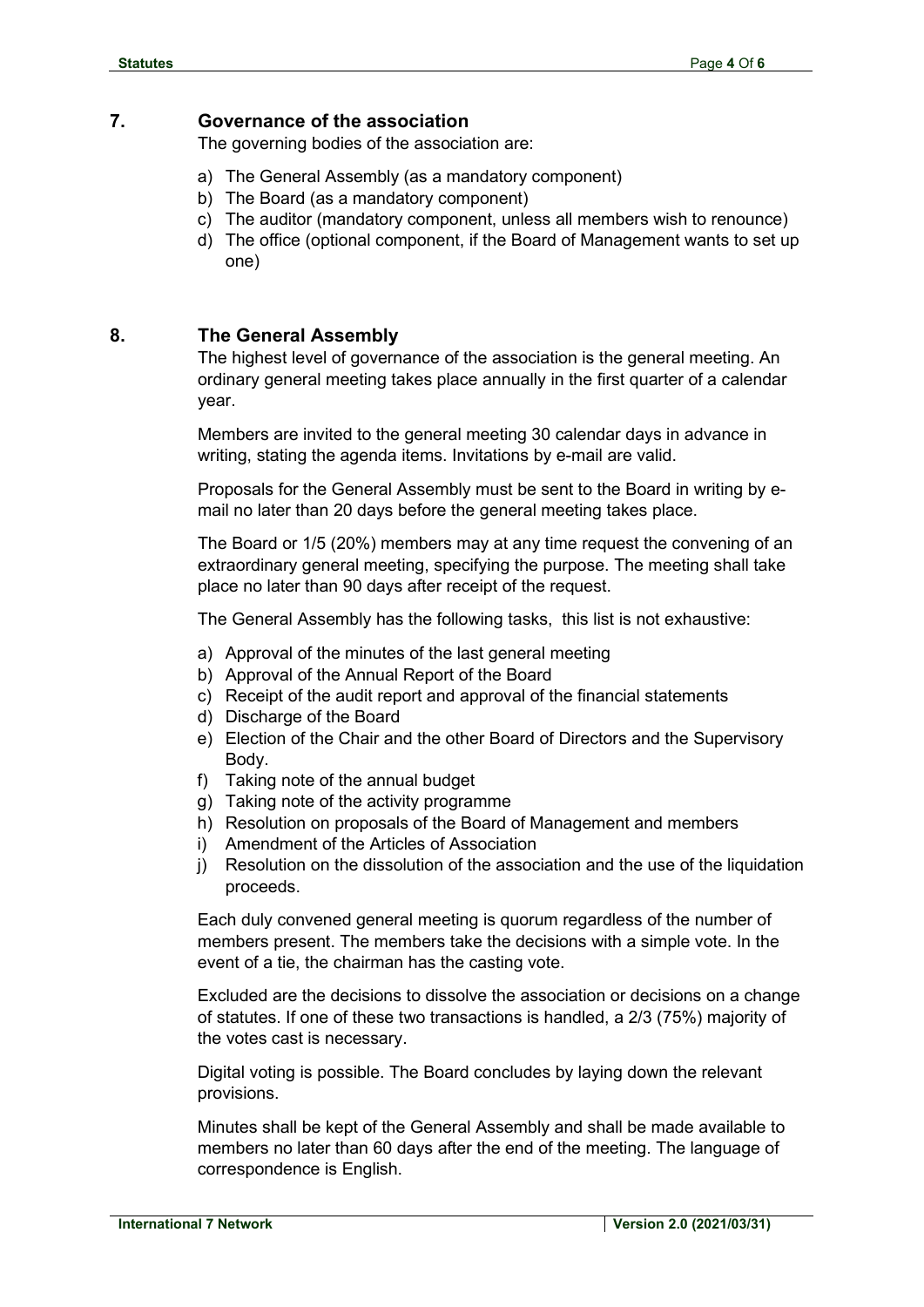## <span id="page-5-0"></span>**9. The Board**

The Board consists of at least three persons, who are delegated by the respective member associations:

- a) a Chair
- b) a Secretary
- c) a Treasurer
- d) and a number of co-chairs if the transactions so require.

The term of office is one calendar year, re-election is permitted.

Each member of the Board has one vote. If there is a tie in a vote, the function of the chair has the casting vote.

The accumulation of offices is permitted; the Board is constituted with the exception of the Chair itself. The board gathers as often as the business demands. Any member of the Board may request the convening of a meeting, stating the reasons. Unless a member of the Board requests oral advice, the decision-making process is valid by circular means (including e-mail). Membership of the Board is generally a voluntary role, and is entitled to compensation for the expenses only and must necessarily be proportionate to the income.

In principle, the Board has all powers that are not expressly reserved for the Annual General Meeting and correspond to the annual budget.

The Board can delegate its powers to another office, but is not relieved of its accountability.

#### <span id="page-5-1"></span>**10. Auditor**

If of three at least the following two criteria have been exceeded in two consecutive financial years, the association must have its accounts properly audited by an auditor elected by the Annual General Meeting:

- 1. balance sheet total of 10 million Swiss francs;
- 2. Revenue of 20 million Swiss francs;
- 3. 50 full-time positions on an annual average.

If the above criteria are not met, an internal auditor must nevertheless be elected, which examines the accounts and is executed by two delegates from two different members of the association.

If the above criteria are not met and all members of the association (100%) are agreement with this, the choice of an internal auditor may be waived. If such a decision is taken, a member may at any time request the reintroduction of an internal auditor.

The internal auditors work on a voluntary basis, are entitled to remuneration in accordance with Article 9, and check the accounts at least 14 calendar days before the annual general meeting. They shall report to the General Assembly.

The term of office of the auditors is one year, re-election is permitted.